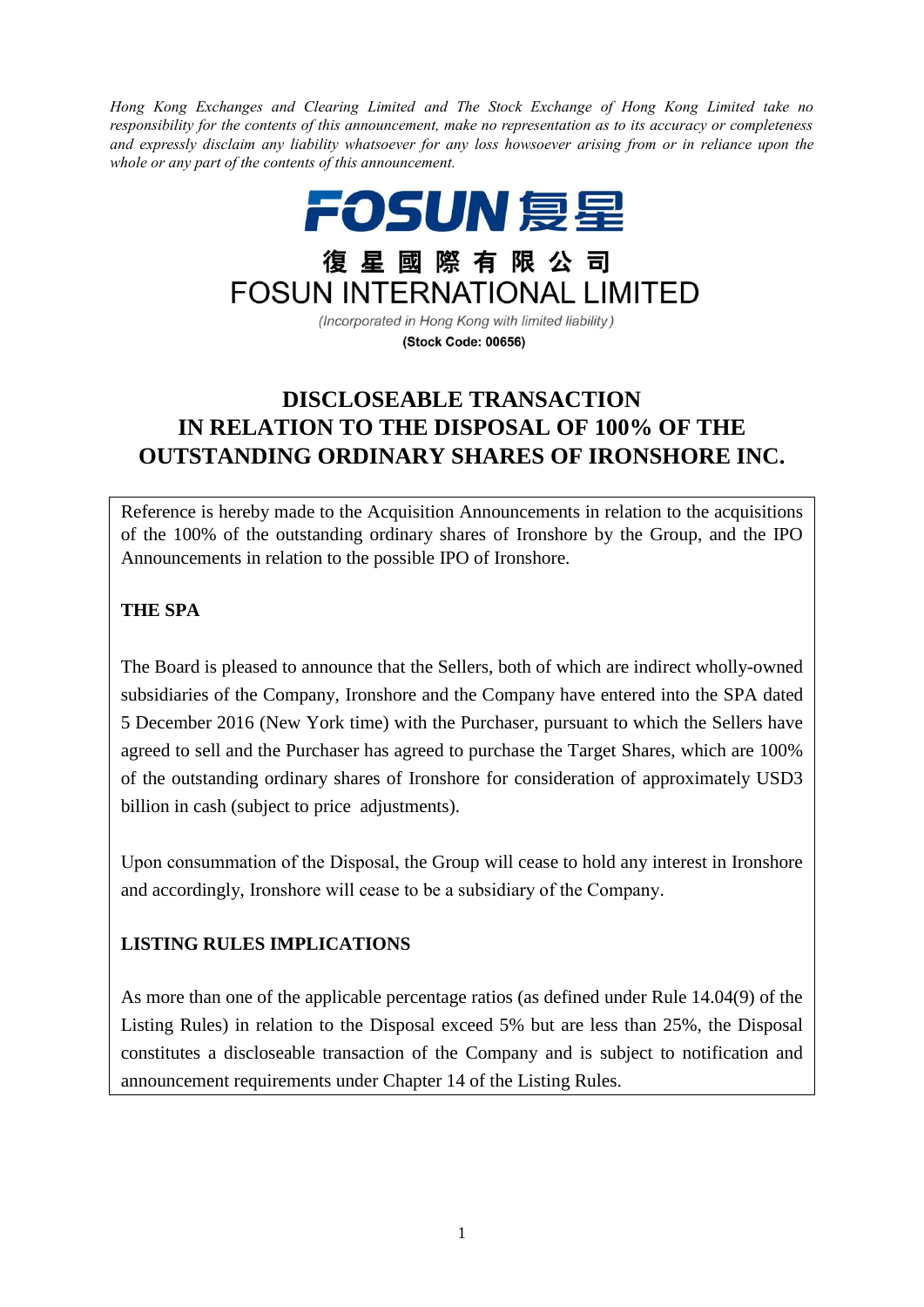### **INTRODUCTION**

Reference is hereby made to the Acquisition Announcements in relation to the acquisitions of the 100% of the outstanding ordinary shares of Ironshore by the Group, and the IPO Announcements in relation to the possible IPO of Ironshore.

The Board is pleased to announce that the Sellers, both of which are indirect wholly-owned subsidiaries of the Company, Ironshore and the Company have entered into the SPA dated 5 December 2016 (New York time) with the Purchaser, pursuant to which the Sellers have agreed to sell and the Purchaser has agreed to purchase the Target Shares, which are 100% of the outstanding ordinary shares of Ironshore for consideration of approximately USD3 billion in cash (subject to price adjustments).

The details of the SPA are as follows:

#### **THE SPA**

| Date:                                  | 5 December 2016 (New York time)                                                                                                                                                                                                                                                          |
|----------------------------------------|------------------------------------------------------------------------------------------------------------------------------------------------------------------------------------------------------------------------------------------------------------------------------------------|
| Parties:                               | (1) Sellers: (i) Mettlesome Investments (HK); and<br>(ii) Mettlesome Investments (Cayman)                                                                                                                                                                                                |
|                                        | (2) Purchaser: Liberty Mutual                                                                                                                                                                                                                                                            |
|                                        | (3) The Company                                                                                                                                                                                                                                                                          |
|                                        | (4) Ironshore                                                                                                                                                                                                                                                                            |
|                                        | To the best of the Directors' knowledge, information and belief, having made<br>all reasonable enquiry, the Purchaser and its ultimate beneficial owners are<br>third parties independent of the Company and connected persons of the<br>Company.                                        |
| Disposal:                              | Subject to the terms and conditions of the SPA, sale by the Sellers and<br>purchase by the Purchaser of the Target Shares, representing 100% of the<br>outstanding ordinary shares of Ironshore.                                                                                         |
| Consideration<br>and Payment<br>Terms: | The Consideration of the Disposal shall be equal to the product of the actual<br>tangible book value of Ironshore as of 31 December 2016 and 1.45 plus<br>adjustments, which is estimated to be approximately USD3 billion (subject<br>to price adjustments) payable at Closing in cash. |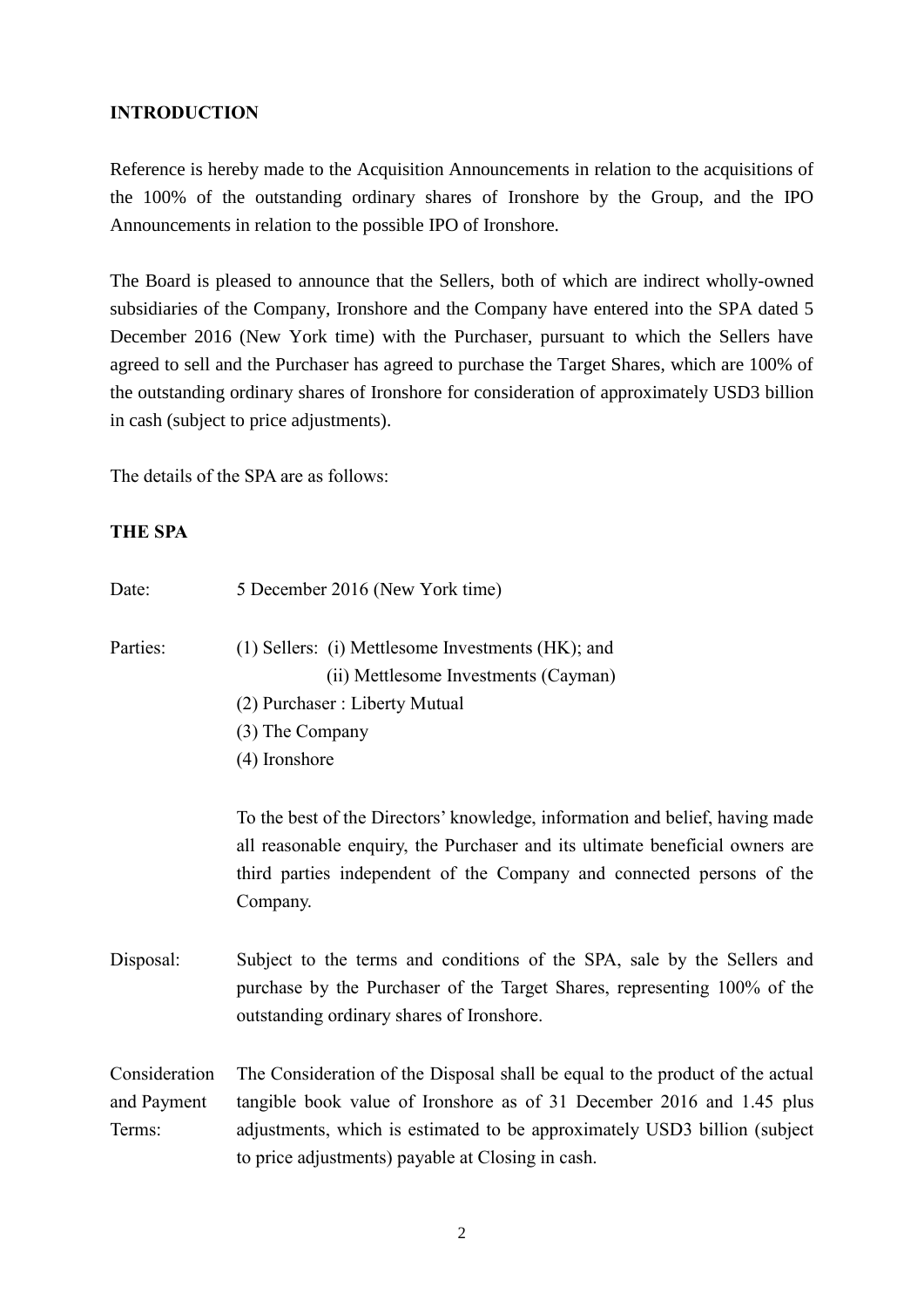Consideration and Payment Terms (continued): The Consideration was determined through arm's length negotiations among the parties to the SPA with reference to, among other matters: (i) the value of the assets and business of Ironshore; and (ii) the unique specialty insurance franchise and capabilities of Ironshore management team.

> The audited net profits (both before and after taxation) (prepared in accordance with U.S. GAAP) attributable to equity holders of Ironshore for the two fiscal years immediately preceding the Disposal are as follows:

|                       | For the year ended 31 December |               |
|-----------------------|--------------------------------|---------------|
|                       | 2015                           | 2014          |
|                       | (audited)                      | (audited)     |
|                       | approximately                  | approximately |
|                       | <b>USD</b> million             | USD million   |
| Net profit before tax | 42.86                          | 87.37         |
| Net profit after tax  | 57.80                          | 84.47         |

The unaudited total assets and net assets of Ironshore were approximately USD7,910.58 million and USD2,122.65 million, respectively, as at 30 September 2016.

- Conditions to Closing: The obligations under the SPA to consummate the Disposal are subject to the satisfaction (or waiver) at or prior to the Closing of the closing conditions contemplated by the SPA, *inter alia*, the following:
	- 1. the waiting period (and any extension of such period) under the *Hart-Scott-Rodino Antitrust Improvements Act of 1976* (as amended) applicable to the consummation of the transactions contemplated by the SPA shall have expired or shall have been terminated. All consents, approvals, or authorizations of, declarations or filings with, or notices to any governmental entity in connection with the transactions contemplated thereby set forth in the SPA, in each case, that are required to be obtained or made at or prior to the Closing, shall have been so obtained or made and shall be in full force and effect, and all waiting periods required under applicable law with respect thereto shall have expired or been terminated;
	- 2. no temporary restraining order, preliminary or permanent injunction, or other order issued by any court or other governmental entity of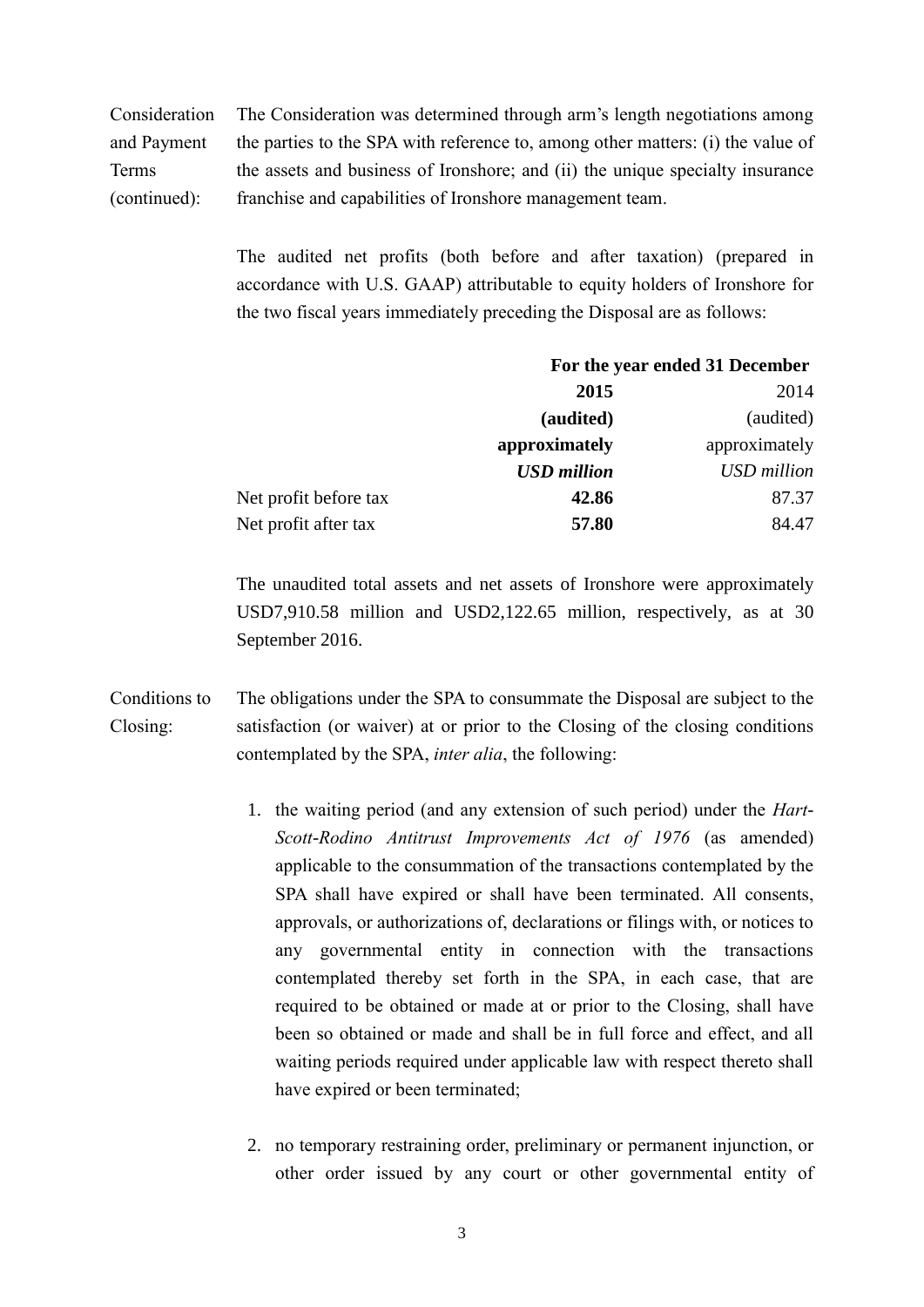Conditions to Closing (continued): competent jurisdiction and no statute, rule or regulation of any such governmental entity preventing the consummation of the purchase and sale of the Target Shares or any other material transaction contemplated by the SPA shall be in effect; provided that the party asserting the failure of this condition shall have used its reasonable best efforts to have any such order or injunction vacated in accordance with the SPA;

- 3. each party shall have performed and complied in all material respects with all agreements, obligations and covenants required to be performed or complied with by it under the SPA on or prior to the Closing Date (as defined below); and
- 4. the Purchaser and the Sellers shall have delivered or caused to have delivered each of the documents required to be delivered pursuant to the SPA.
- Closing: The Closing shall take place on the fifth Business Day following the satisfaction or waiver, as applicable, of all the conditions set forth in the SPA or on such other date as may be mutually agreed in writing by the Sellers and the Purchaser (such date, the "**Closing Date**"). The Closing is expected to take place in the first half of 2017.

#### **FINANCIAL IMPLICATIONS OF THE DISPOSAL**

Upon consummation of the Disposal, the Group will cease to hold any interest in Ironshore and accordingly, Ironshore will cease to be a subsidiary of the Company.

Based on the Consideration of approximately USD3 billion for the Disposal and the Group's book value of Ironshore, it is presently expected that, for illustrative purposes only, an unaudited after tax gain of approximately USD310 million will be recognized by the Sellers from the Disposal. The shareholders of the Company should note that the aforementioned figures are for illustrative purposes only and the actual after tax gain recognized from the Disposal is subject to review by the auditors of the Group of the consolidated financial statements of the Group.

The Group intends to use the proceeds from the Disposal for repayment of existing loans as well as for general corporate fund purposes, including but not limited to working capital and new investments.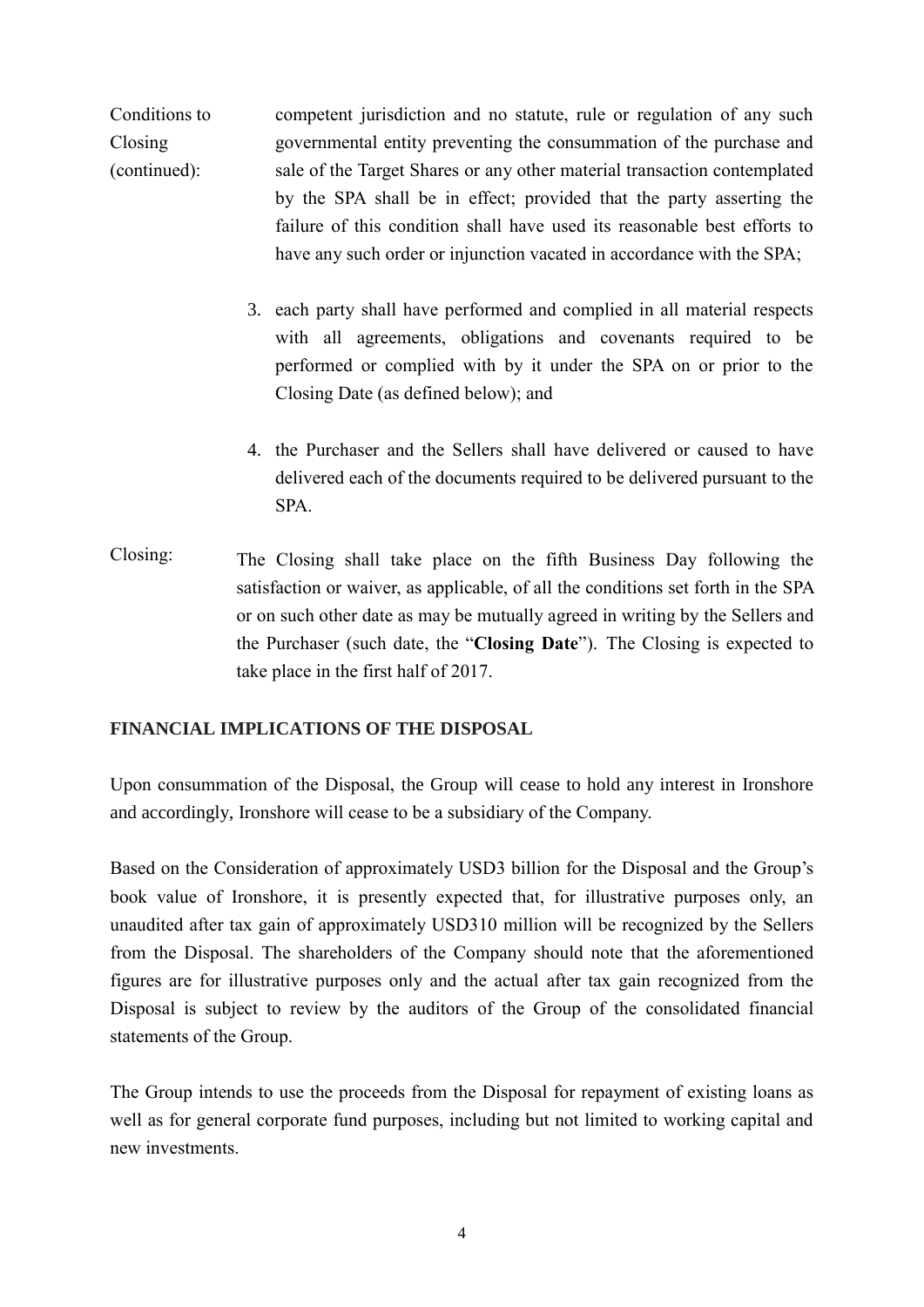## **REASONS FOR AND BENEFITS OF THE DISPOSAL**

On 22 July 2016, Ironshore made an initial filing with the SEC related to a potential IPO of Ironshore which upon its completion would provide Ironshore with access to the public equity markets as well as enhanced liquidity for the Group, among other benefits.

Subsequent to Ironshore's IPO filing, the Group received expressions of interest from a number of third-parties with regard to pursuing a 100% acquisition of Ironshore. The Group believes the Disposal confirms the unique specialty insurance franchise and capabilities of Ironshore management team which were key considerations in the Group's initial 20% minority stake investment and subsequent control transaction. The Disposal demonstrates the ongoing commitment and focus of the Group on maximizing value for the shareholders of the Company as well as providing opportunities for its operating and invested companies to take advantage of strategic transactions which enhance overall competitiveness and positioning for long-term success of both the Group and the investees.

The Group remains strongly committed to its stated focus on insurance-oriented integrated financial capabilities and developing insurance as one of the key growth engines of the Group and the Disposal does not change the commitment of the Group to its remaining insurance and investment businesses. The Group expects the completion of the Disposal to further enhance the financial flexibility and capabilities of the Group in pursuing acquisitions consistent with its overall operating strategy and with its objective of increasing the value of the Company for shareholders.

The Directors (including the independent non-executive Directors) are of the view that the Disposal and the terms of the SPA are on normal commercial terms, fair and reasonable and in the interest of the Company and its shareholders as a whole.

## **LISTING RULES IMPLICATIONS**

As more than one of the applicable percentage ratios (as defined under Rule 14.04(9) of the Listing Rules) in relation to the Disposal exceed 5% but are less than 25%, the Disposal constitutes a discloseable transaction for the Company and is subject to notification and announcement requirements under Chapter 14 of the Listing Rules.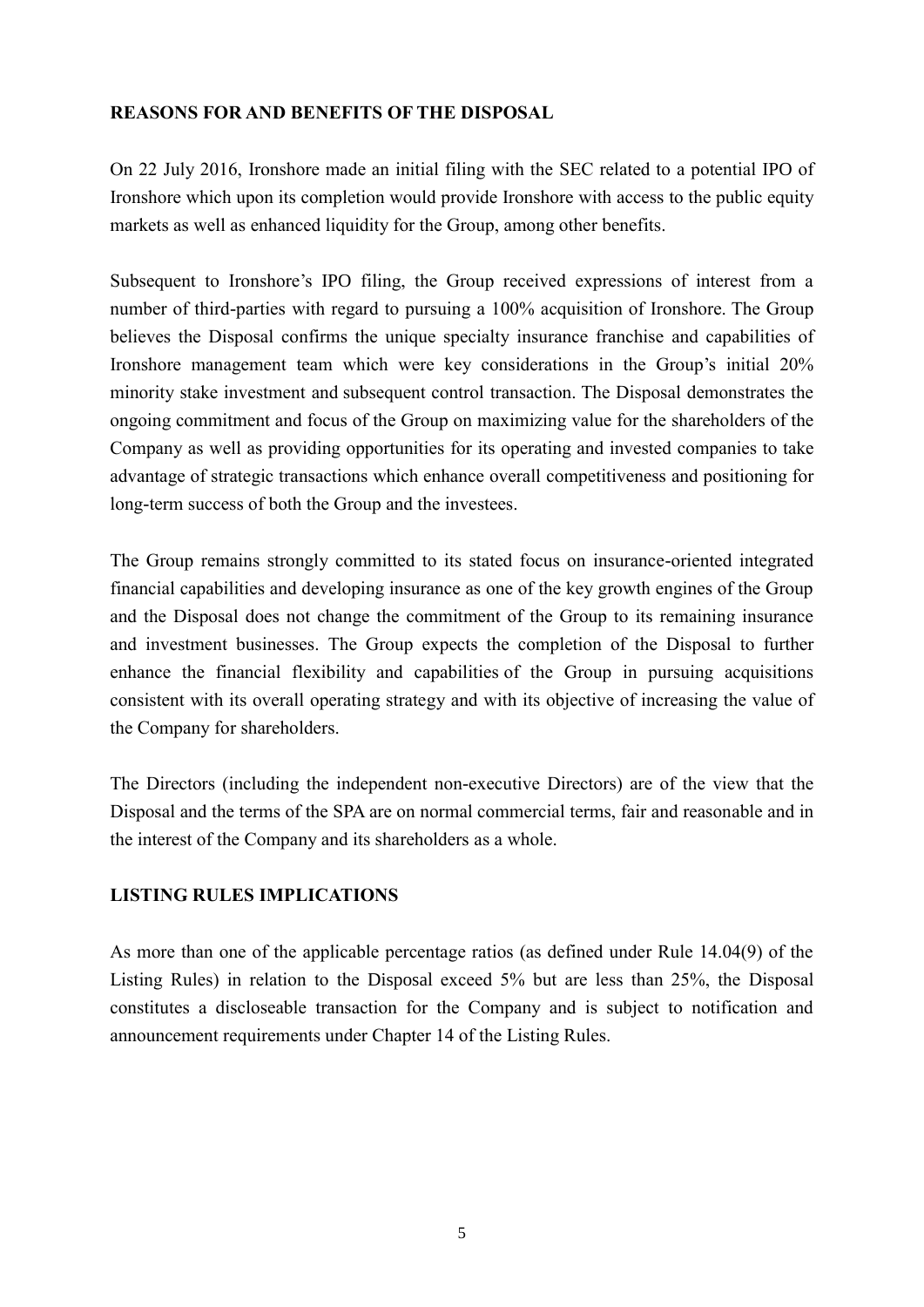#### **GENERAL INFORMATION OF THE PARTIES**

#### **The Company**

The principal businesses of the Company include integrated finance (wealth) (insurance, investment, wealth management and innovative finance) and industrial operations (health, happiness, property development and sales and resources).

#### **The Purchaser**

Liberty Mutual is a diversified insurer with operations in 29 countries and economies around the world, ranked 73rd on the *Fortune* 100 list of largest corporations in the U.S. based on 2015 revenue. Liberty Mutual employs more than 50,000 people in over 800 offices throughout the world, and offers a wide range of insurance products and services.

#### **The Sellers**

Mettlesome Investments (HK) and Mettlesome Investments (Cayman), both are indirect wholly-owned subsidiaries of the Company, and are principally engaged in investment holding activities.

#### **Ironshore**

Ironshore, a holding company that, through its subsidiaries, provides broker-sourced specialty commercial property and casualty coverages for varying risks on a global basis through its multiple international platforms.

#### **POSSIBLE IPO OF IRONSHORE**

Reference is made to the IPO Announcements in relation to the possible IPO of Ironshore. Pursuant to the SPA, the Sellers have agreed, among other things, that prior to the Closing, the Sellers shall not, and shall cause their representatives not to, make any filing with the SEC with respect to Ironshore's registration statement currently on file with the SEC, including submitting any correspondence with respect thereto to the SEC and requesting that the registration statement (or the prospectus contained therein) be declared effective by the SEC. The Company will make further announcement(s) in connection with the possible IPO of Ironshore as and when appropriate or required under the Listing Rules.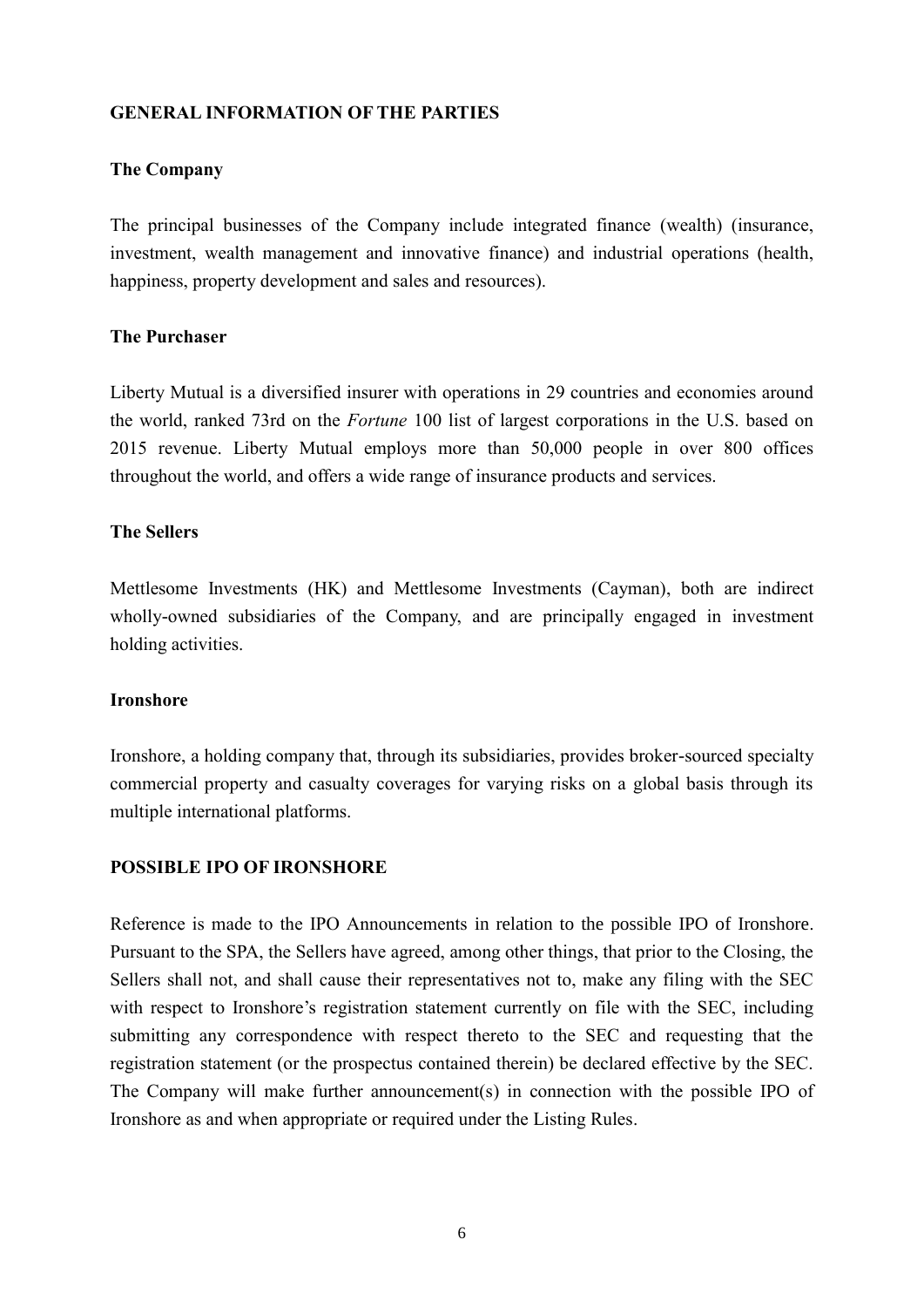## **DEFINITIONS**

In this announcement, unless the context otherwise requires, the following terms have the meanings as set out below:

| "Acquisition<br>Announcements"     | the announcements of the Company dated 18 August 2014, 12 February<br>2015, 3 May 2015 and 23 November 2015 in relation to the acquisitions<br>of 100% of the outstanding ordinary shares of Ironshore by stages |
|------------------------------------|------------------------------------------------------------------------------------------------------------------------------------------------------------------------------------------------------------------|
| "Board"                            | the board of Directors of the Company                                                                                                                                                                            |
| "Business Day"                     | any day, other than a Saturday, Sunday, or any other date on which banks<br>located in New York, New York are closed for business as a result of<br>federal, state or local holiday                              |
| "Closing"                          | the closing of the transactions contemplated by the SPA                                                                                                                                                          |
| "Company"                          | Fosun International Limited (復星國際有限公司), a company<br>incorporated under the laws of Hong Kong and whose shares are listed<br>and traded on the main board of the Hong Kong Stock Exchange                        |
| "Consideration"                    | the aggregate consideration for the Disposal payable by the Purchaser<br>under the SPA                                                                                                                           |
| "Directors"                        | the directors of the Company                                                                                                                                                                                     |
| "Disposal"                         | the sale of the Target Shares by the Sellers                                                                                                                                                                     |
| "Group"                            | the Company and its subsidiaries                                                                                                                                                                                 |
| "Hong Kong"                        | the Hong Kong Special Administrative Region of the People's Republic<br>of China                                                                                                                                 |
| "Hong Kong Stock<br>Exchange"      | The Stock Exchange of Hong Kong Limited                                                                                                                                                                          |
| "IPO<br>Announcements"             | the announcements of the Company dated 22 March 2016, 23 June 2016<br>and 24 July 2016 in relation to the possible IPO of Ironshore                                                                              |
| "Ironshore"                        | Ironshore Inc., an exempted company incorporated with limited liability<br>under the laws of the Cayman Islands and an indirect wholly-owned<br>subsidiary of the Company as at the date of this announcement    |
| "Liberty Mutual"<br>or "Purchaser" | Liberty Mutual Group Inc., a Massachusetts corporation                                                                                                                                                           |
| "Listing Rules"                    | the Rules Governing the Listing of Securities on the Hong Kong Stock                                                                                                                                             |